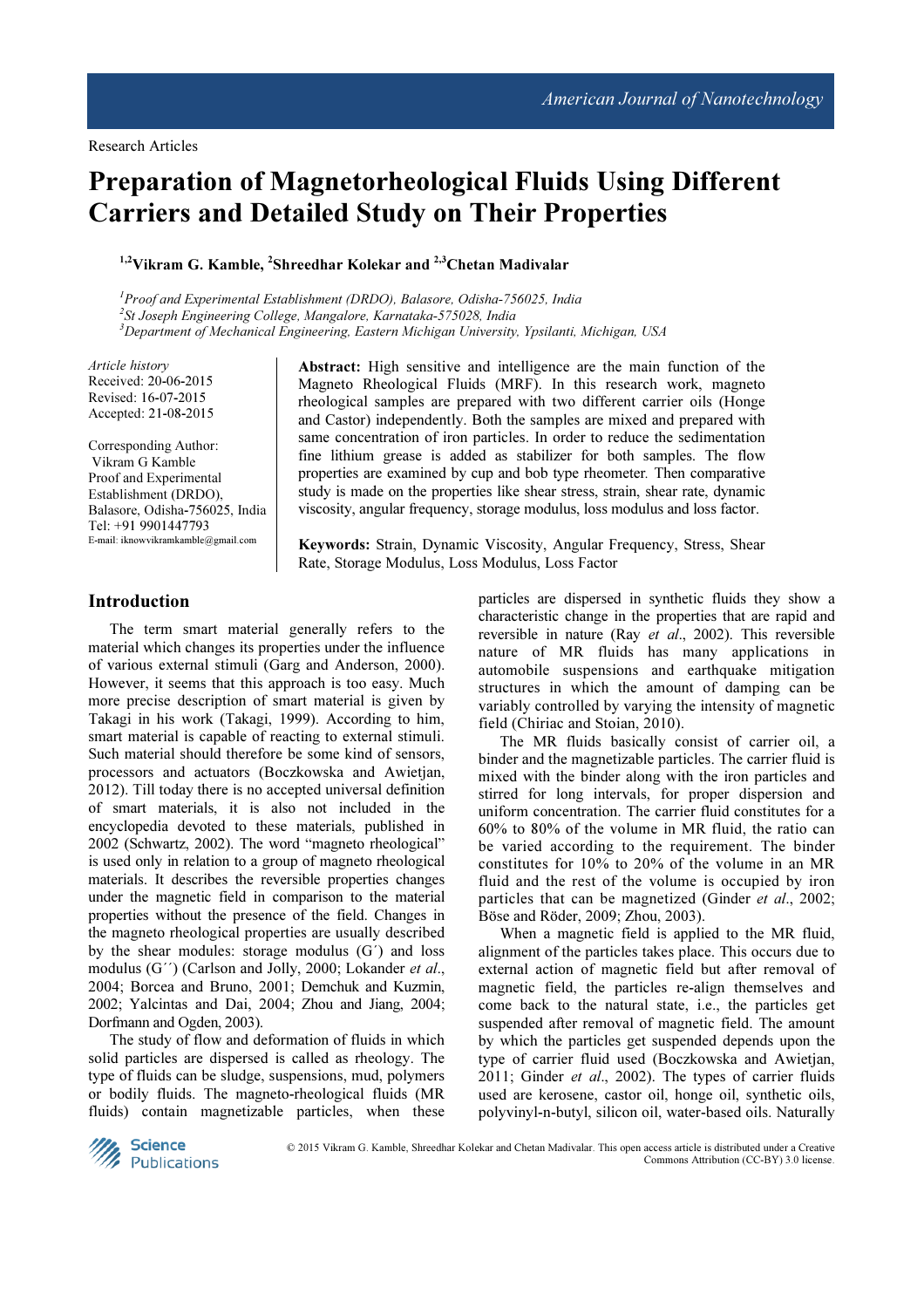available oils like honge oil and castor oil are cheaper as compared to hydrocarbon oils like silicon oil (Park et al., 2001). The stability of the MR fluid is a very important factor, i.e., the sedimentation problem has to be considered while selecting an MR fluid. Even more important than sedimentation is the durability of MR fluid. If an MR fluid is thinned on shearing, the properties of MR fluid are lost (Kankanala and Triantafyllidis, 2004; Zhou, 2003). Therefore the rate of sedimentation along with good durability has to be there for selecting a good MR fluid. The ionic fluids are very stable in nature, as they do not have a phase separation of the particles as compared to other MR fluids. The ionic fluids are not as durable as conventional MR fluids. The rheometer that we use for measuring the shear rate and shear stress is the cone and plate type rheometer. The fluid is placed on a very shallow plate and a cone is placed on the plate. There is a shaft, which rotates inside the cone, the degree of twist of the shaft gives the shear stress and the rotational speed and the dimensions of the cone gives the shear rate.The degree of change is related to the magnitude of the applied magnetic field and can cover in only few milliseconds (Kamble and Kolekar, 2014).

The main aim of this work is to study the properties of MR fluids and rate of sedimentation of the micron sized iron particles dispersed in the carrier fluid and to comment on their stability.

### Preparation of MR Fluid Samples

Two samples of MR fluids are prepared with carbonyliron particles with particle size 2 µm to 5µm and density 7830  $\text{kg/m}^3$ . The samples are prepared by taking the required quantity of carrier oil and carbonyl-iron particles.

The surfactant used was fine white Lithium grease, the grease was thoroughly mixed with carrier oil for around 2 hours and then the carbonyl-iron particles were added to the mixture and were well stirred for another one hour. Hence, we could obtain a homogenous mixture of MR fluid. Then it is tested in the cup and bob type rheometer. Preparation of magneto-rheological fluid is explained in article (Kolekar et al., 2014; Kamble and Rvadi, 2015).

In this work, we are using the percentage of elements by weight method, since it involves a mixture of solid and liquid particles and it is difficult to do it by elements by volume method. Table 1 shows the composition of the prepared samples.

# Material Properties

# Lithium Grease

Grease is a semi-solid, which contains lubricating oil, which could be either mineral oil or vegetable oil. The grease possesses a feature by which it has high initial viscosity and on application of shear force the viscosity

drops and it gives the same effect of oil. This is the thixotropic nature of grease. Table 2 shows the Properties of the Lithium Grease.

#### Carbonyl Iron Particles

The iron powder particles are easily magnetizable and are spherical in shape. The average particle size of these grains was approximately 4-9 µm as BASF norms. Along with that, iron powder particle's purity was as high as 99.5%.

#### Honge and Castor Oils

Both the oils are synthetic oils and perform the following properties. Table 3 shows the Properties of the both Castor and Honge Oil.

# Test for Sedimentation and Stability of MR Fluid

Sedimentation is a process by which the denser particles tend to settle down in the fluid in which they are present as a mixture and come down to rest as a result of gravity. The other reasons of sedimentation may be centrifugal force or electromagnetic force, which can capture the particles away from the turbid fluid leaving the fluid to be supernatant. The rate of sedimentation is determined by neglecting the magnetic forces and the effect of magnetic field on the MR particles. The density difference between the carrier oil and the iron particles causes the sedimentation of the iron particles, these iron particles tend to settle down and form a dense turbid part at the bottom and leaving clear oil at the top which is called as the supernatant layer. There forms a line separating the supernatant layer and the turbid dense part. By observing the ratio of change in the distance between the two layers with respect to time sedimentation ratio can be determined (Mangal et al., 2013).

#### Experimental Setup for Sedimentation

The prepared MR fluids are put into four test tubes, each filled with 10 cm of MR fluid. The sedimentation test is done visually, hence it is better to place the setup indoors and check the clear view of separation of turbid and supernatant layer when proper illumination is available. The length of clear fluid separating from the dense turbid MR fluid is noted down at regular intervals of time. The Fig. 1 shows the experimental set up of sedimentation test.

# Results and Discussion

Figure 2a and b shows the sedimentation ratio of iron particles with grease as additive.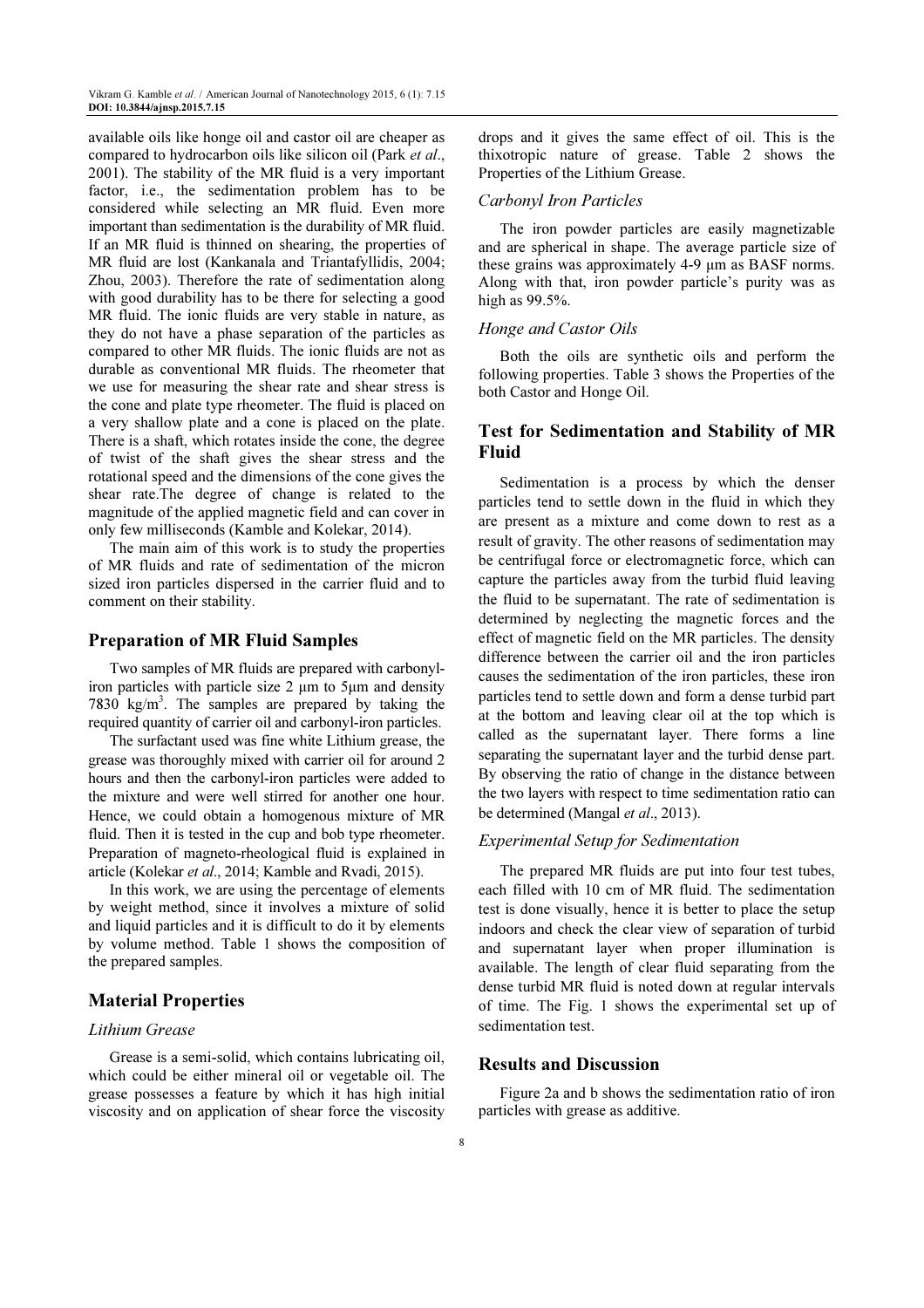| Table 1. Composition of samples weight percentage of |  |  |  |  |  |
|------------------------------------------------------|--|--|--|--|--|
| materials with respect to fluid weight               |  |  |  |  |  |

| Honge |        |                     | Castor      |                     |
|-------|--------|---------------------|-------------|---------------------|
| Fe    |        | Grease Oil quantity | Fe          | Grease Oil quantity |
| 22%   | $12\%$ | 78%                 | $22\%$ 12\% | 78%                 |

Table 2. Properties of the Lithium Grease

| Properties                    | Lithium grease     |
|-------------------------------|--------------------|
| Dropping point $\mathrm{C}$   | 177-204            |
| Maximum usable temperature °C | 135                |
| Water resistance              | Excellent          |
| Oxidation stability           | Excellent          |
| Oil separation                | Good to excellent  |
| Appearance                    | Smooth and buttery |
| Protection against rust       | Good               |

Table 3. Properties of the castor and honge oil

| Properties                | Castor oil | Honge oil |
|---------------------------|------------|-----------|
| Viscosity (Pa-s)          | 0.03       | 0.048     |
| Flash point $(^{\circ}C)$ | 270        | 230.000   |
| Fire point $(^{\circ}C)$  | 310        | 282.000   |
| Specific gravity          | 959        | 0.927     |
| Density $(kg/m^3)$        | 914        | 932.000   |
| Market cost (Rupees)      | 80         | 120.000   |



Fig. 1. Experimental setup for sedimentation Let  $L_{cf}$  be the length of the clear fluid Let  $L_{tot}$  be the total length of prepared fluid, i.e., 10 cm

From the graph Fig. 2a it can be observed that Honge oil sample has faster sedimentation ratio (180 h) in the beginning of experiment, leaving small amount of iron particles suspended in the supernatant fluid and then have lesser sedimentation ratio later on (after 180 h). Same thing happens with the castor oil sample Fig. 2b, but here sedimentation occurs fast till 210 h and becomes almost constant after 210 h. By comparing these two samples we can say that castor oil has good stability properties due to fast sedimentation of honge oil.

Figure 3 shows the relationship between the shear stress and strain. The Castor and Honge MR Fluid

started to yield at a stress of 0.030 and 0.040 KPa. After the yield point, the shear stress increases gradually until it reaches a maximum 0.2 and 0.030 KPa at a strain 5%. With this comparison, the MR fluid became so stronger and much rigid. The elastic limit, the modulus and the yield stress were all increased dramatically. A large strain breaks the microstructure of MRF and leads to small increase of shear stress.

Figure 4 shows the experimental data for shear stress (Pa) at different shear rate  $(s^{-1})$  for the 2 fluid samples. The graph Fig. 4 shows non-Newtonian fluid behavior for the MR Fluid samples in the absence of magnetic field and shear stress slightly increases with increase in shear rate. The graph also shows that the MR Fluid samples are following Bingham plastic model. At the higher shear rate both the fluid samples shows almost same behavior of shear stress.

Figure 5 shows the experimental data of dynamic viscosity (Pa-s) with respect to shear rate  $(s^{-1})$  in the experimentation. We can see in the Fig. 5 that viscosity of both the MR Fluid samples decreases with increase in shear rate. With increase in shear rate the viscosity decreases and at high shear rate viscosity varies in both MR Fluid samples. A shear thinning behavior of the MR suspension can be observed.

Figure 6a and b shows the storage modulus (G´) and loss modulus (G´´) as the function of angular frequency without magnetic field. Storage modulus gives an account of energy stored and recovered per cycle, known as storage modulus. The measure of energy dissipated or lost as heat per cycle is called as loss modulus.

The storage modulus is the measurement of the elasticity and loss modulus is the property related to the shear viscosity. Here by observing results we can say that, the samples posses superior solid kind structure rather than liquid like structure because both storage and loss modulus do not vary apparently with the increase in the frequency. It is also to be noted that the storage modulus is always higher than loss modulus over the frequency range. It is leading to the elastic property of the MR Fluids.

Figure 7a and b represents amplitude sweep curve. In the starting range of strain, the storage modulus shows a little dependence on the strain then declined gradually.

The frequency response of the loss factor  $(G''/ G')$ for both oil are illustrated in Fig. 8 it can be seen that loss factor is very sensitive to magnetic field.

The loss factors are not well behaved as the storage modulus and loss modulus: as driving frequency increases the loss factor increases gradually Fig. 8 by the way, the loss factor is also a function of the magnetic field.

Figure 9a and b shows the results of MR Fluids viscosity measured at room temperature (27°C). By the Fig. 9a and b viscosity of both MR Fluids exhibits shear thinning behavior.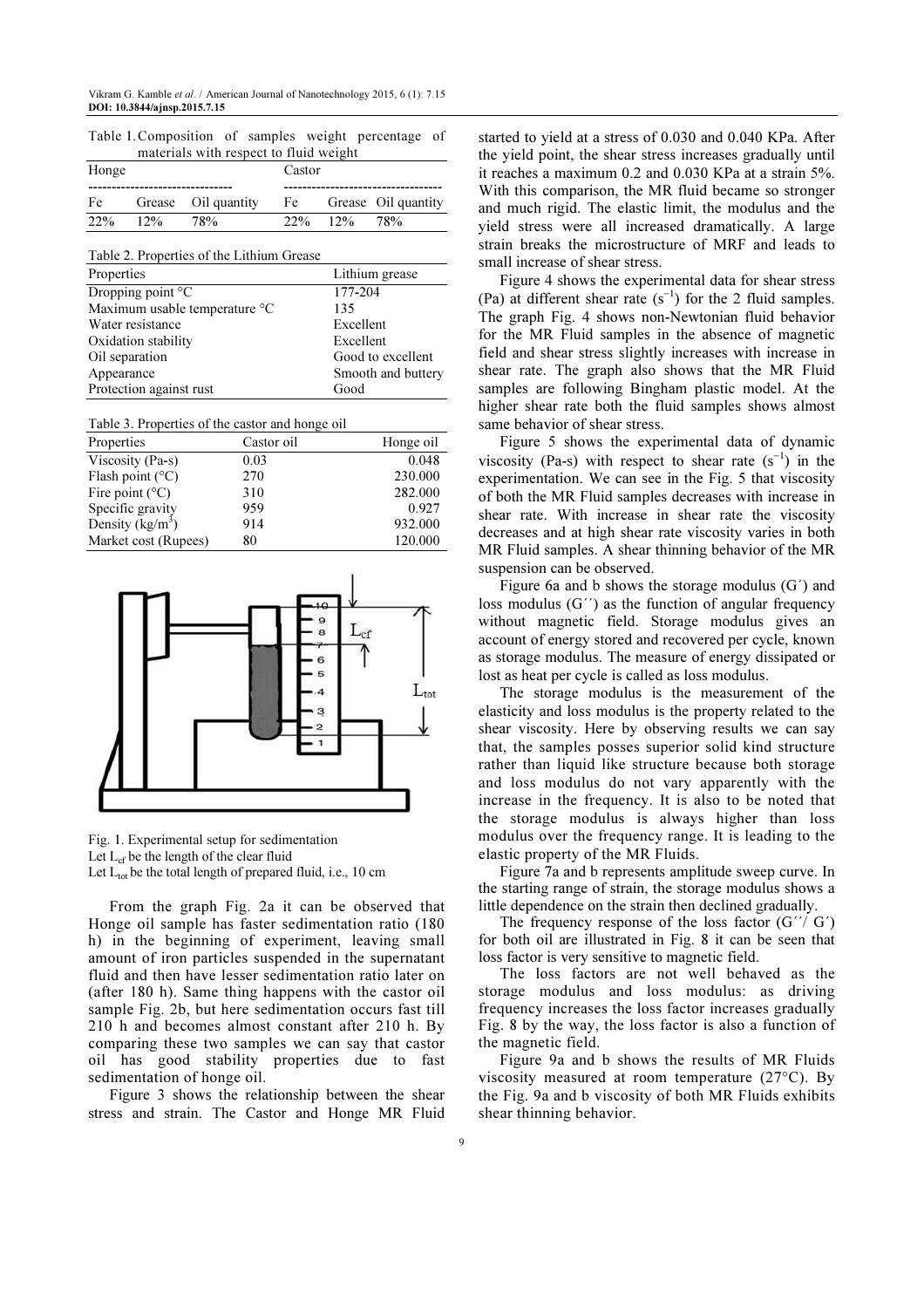Vikram G. Kamble et al. / American Journal of Nanotechnology 2015, 6 (1): 7.15 DOI: 10.3844/ajnsp.2015.7.15



Fig. 2. (a) Sedimentation curve for honge oil (b) Sedimentation curve for castor oil



Fig 3. Shear stress as a function of Shear strain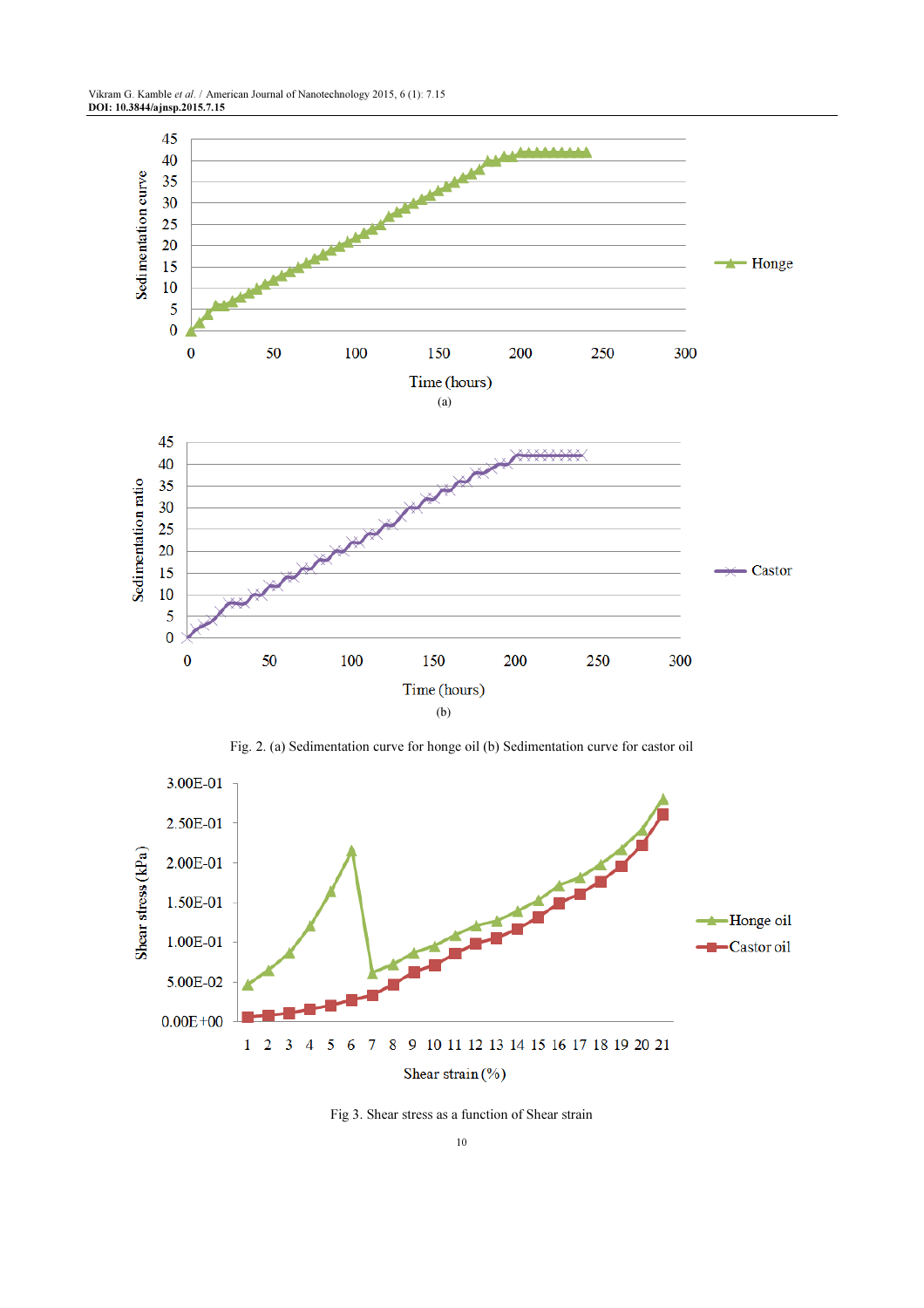





Fig. 5. Dynamic viscosity as a function of Shear rate

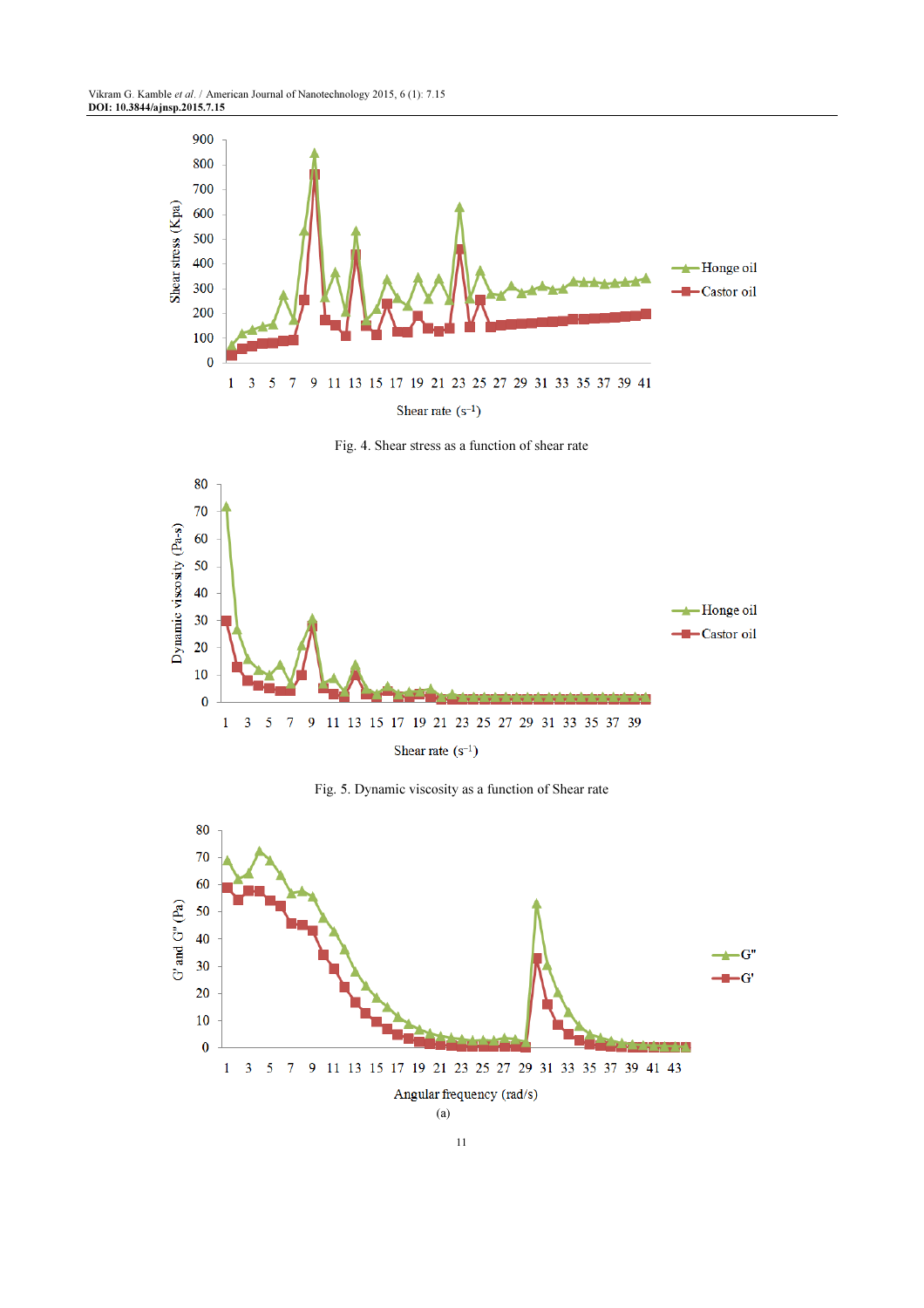Vikram G. Kamble et al. / American Journal of Nanotechnology 2015, 6 (1): 7.15 DOI: 10.3844/ajnsp.2015.7.15



Fig. 6. (a) Storage and loss modulus as a function of angular frequency for Castor oil (b) Storage and loss modulus as a function of angular frequency for Honge oil



Fig. 7. (a) Storage and loss modulus as a function of Strain for Castor oil (b) Storage and loss modulus as a function of Strain for Honge oil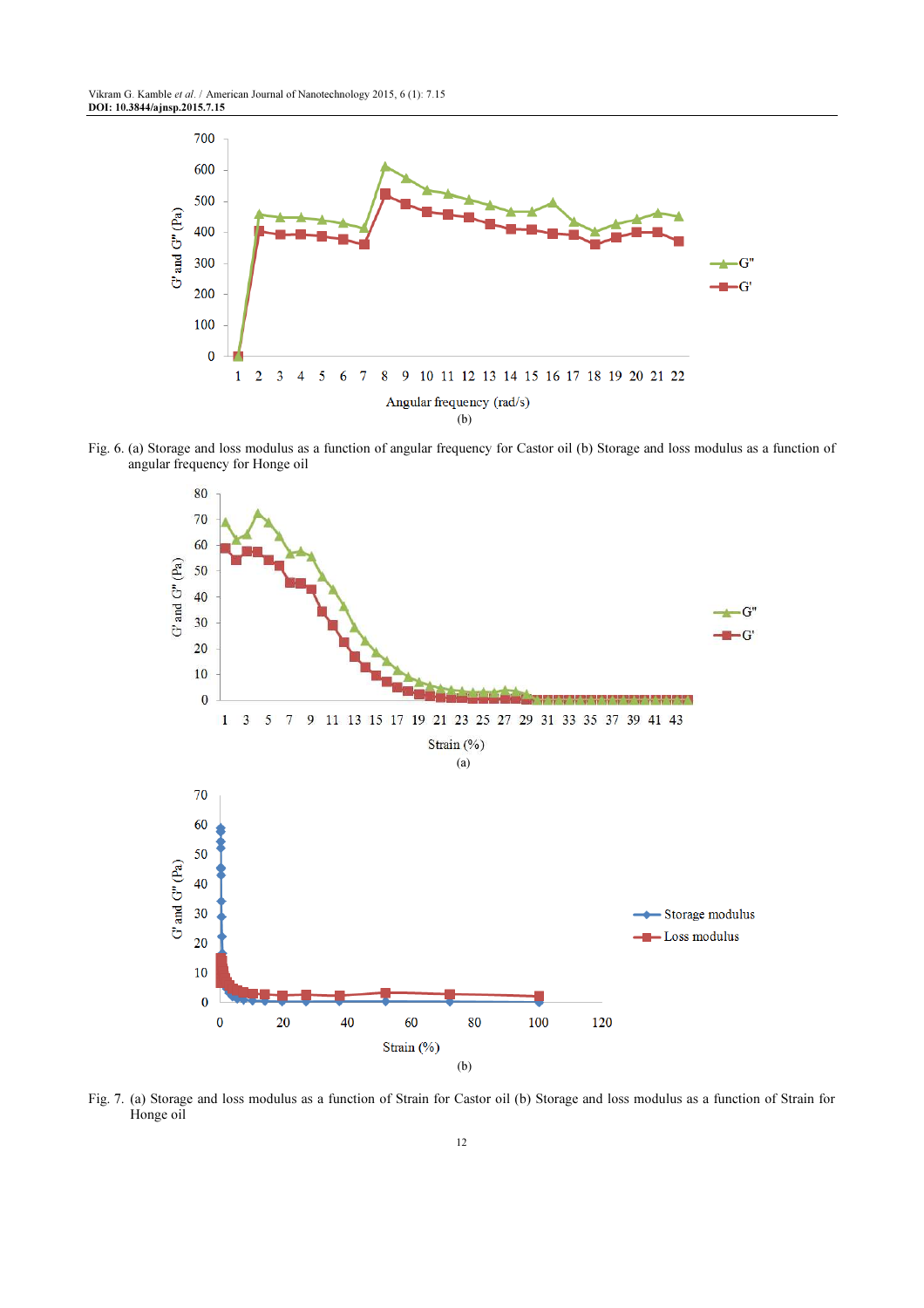Vikram G. Kamble et al. / American Journal of Nanotechnology 2015, 6 (1): 7.15 DOI: 10.3844/ajnsp.2015.7.15



Fig. 9. (a) Viscosity as a function of Shear velocity of Castor oil (b) Viscosity as a function of Shear velocity of Honge oil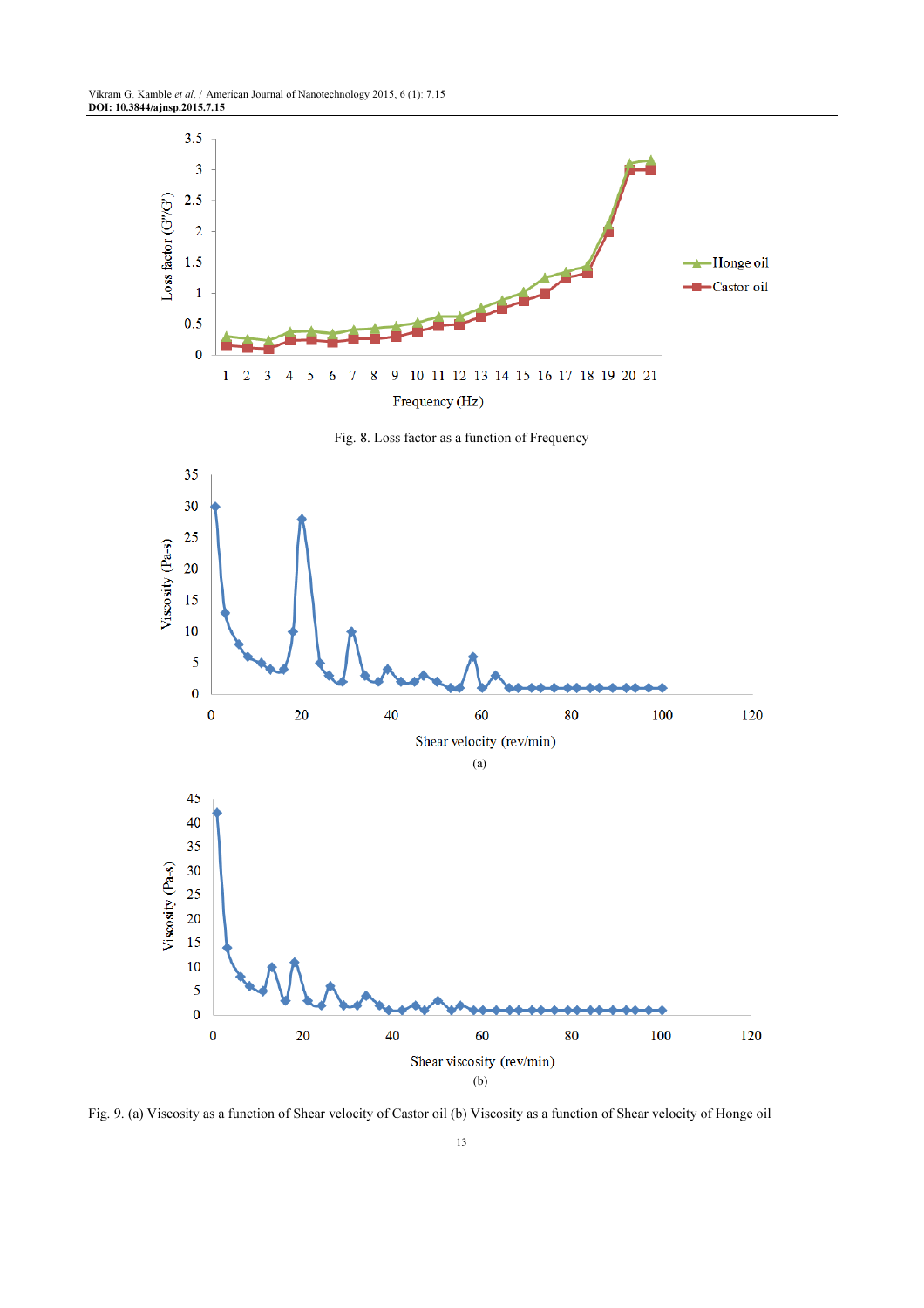Diameter of carbonyl iron particles has strong influence on the viscosity of MR Fluid-means that diameter of particles are almost in direct proportional to the viscosity of MF Fluid.

Comparing the viscosity of both castor and honge oil, it is easy to observe that the viscosity of honge oil is higher than that of castor oil.

# Conclusion

In this study, the experimental investigation of MR fluids in terms of dynamic viscosity, frequency, storage modulus  $(G')$ , loss modulus  $(G')$  and loss factor  $(G'/G')$ are presented. Results are summarized as follows:

- Storage modulus as well as loss modulus decreases with increase in strain percentage
- Storage modulus is always higher than the loss modulus over the frequency range and it is leading the elastic properties of MR samples
- Shear stress increases with increase in the shear rate. This property depicts that both samples are following Bingham plastic model
- With increase in shear rate the dynamic viscosity of samples decreases and we can observe the shear thinning behavior of the samples

### Acknowledgement

We are gratefully acknowledge the support of the Malvern instruments New Delhi and St. Joseph Engineering College, Mangalore, Karnataka, India as they supported us in testing our samples and made our work successful.

## Author Contribution

Vikram G Kamble: Participated in all experiments, coordinated the data-analysis, contributed to the writing of the manuscript and coordinated with mouse work.

Shreedhar Kolekar: Guided throughout the work.

Chetan Madivalar: Planned and organized the whole work.

#### Ethics

There will not be any ethical issues regarding the publication of this manuscript.

#### References

- Boczkowska, A. and S. Awietjan, 2012. Microstructure and properties of magnetorheologicalelastomers. Licence Intech.
- Boczkowska, A. and S.F. Awietjan, 2011. Effect of the elastomer stiffness and coupling agents on rheological properties of magnetorheologicalelastomers. Mater. Characterisation V. DOI: 10.2495/MC110231

Borcea, L. and O. Bruno, 2001. On the magneto-elastic properties of elastomer-ferromagnetcomposites. J. Mech. Phys. Solids, 49: 2877-2919. DOI: 10.1016/S0022-5096(01)00108-9

Böse, H. and R. Röder, 2009. Magnetoreologicalelastomers with high variability of their mechanical properties. J. Phys. Conf. Ser.,

- 149: 1-6. DOI: 10.1088/1742-6596/149/1/012090 Carlson, J.D. and M.R. Jolly, 2000. MR fluid, foam and elastomer devices. Mechatronics, 10: 555-569.
- Chiriac, H. and G. Stoian, 2010. Influence of particle size distributions on magnetorheological fluid performance. J. Mater. DOI: 10.1088/1742-6596/200/7/072095
- Demchuk, S.A. and V.A. Kuzmin, 2002. Viscoelastic properties of magnetorheologicalelastomersin the regime of dynamic deformation. J. Eng. Physics Thermophysics, 75: 396-400. DOI: 10.1023/A:1015697723112
- Dorfmann, A. and R.W. Ogden, 2003. Magnetoelastic modeling of elastomers. Eur. J. Mechanics A/Sol., 22: 497-507.

DOI: 10.1016/S0997-7538(03)00067-6

- Garg, D.P. and G.L. Anderson, 2000. Research in active composite materials and structures: An overview. Proc. SPIE, 3992: 2-12. DOI: 10.1117/12.388188
- Ginder, J.M., S.M. Clark, W.F. Schlotter and M.E. Nichols, 2002. Magnetostrictive phenomena in magnetorheologicalelastomers. Int. J. Modern Phys. B, 16: 17-18.
- Kamble, V.G. and S. Kolekar, 2014. Analysis of rheological properties of MR fluid based on variation in concentration of iron particles. Am. J. Nanotechnol., 5: 12-17. DOI: 10.3844/ajnsp.2014.12.16
- Kamble, V.G. and V. Rvadi, 2015. Study of tool wear properties using magnetorheological fluid damper. Am. J. Nanotechnol.
- Kankanala, S.V. and N. Triantafyllidis, 2004. On finitely strained magnetorheological elastomers. J. Mechanics Phys. Solids, 52: 2869-2908. DOI: 10.1016/j.jmps.2004.04.007
- Kolekar, S., R.V. Kurahatti, P.K. Prashanth, V. Kamble and N. Reddy, 2014. Preparation of a silicon oil based magneto rheological fluid and an experimental study of its rheological properties using a plate and cone type Rheometer. J. ISSS, 3: 23-26.
- Lokander, M., T. Reitberger and B. Stenberg, 2004. Oxidation of natural rubber-based magnetorheologicalelastomers. Polymer Degradation Stability, 86: 467-471. DOI: 10.1016/j.polymdegradstab.2004.05.019
- Mangal, S.K., M. Kataria and A. Kumar, 2013. Synthesis of magneto rheological fluid. Int. J. Eng. Advanced Technol., 2: 20-25.